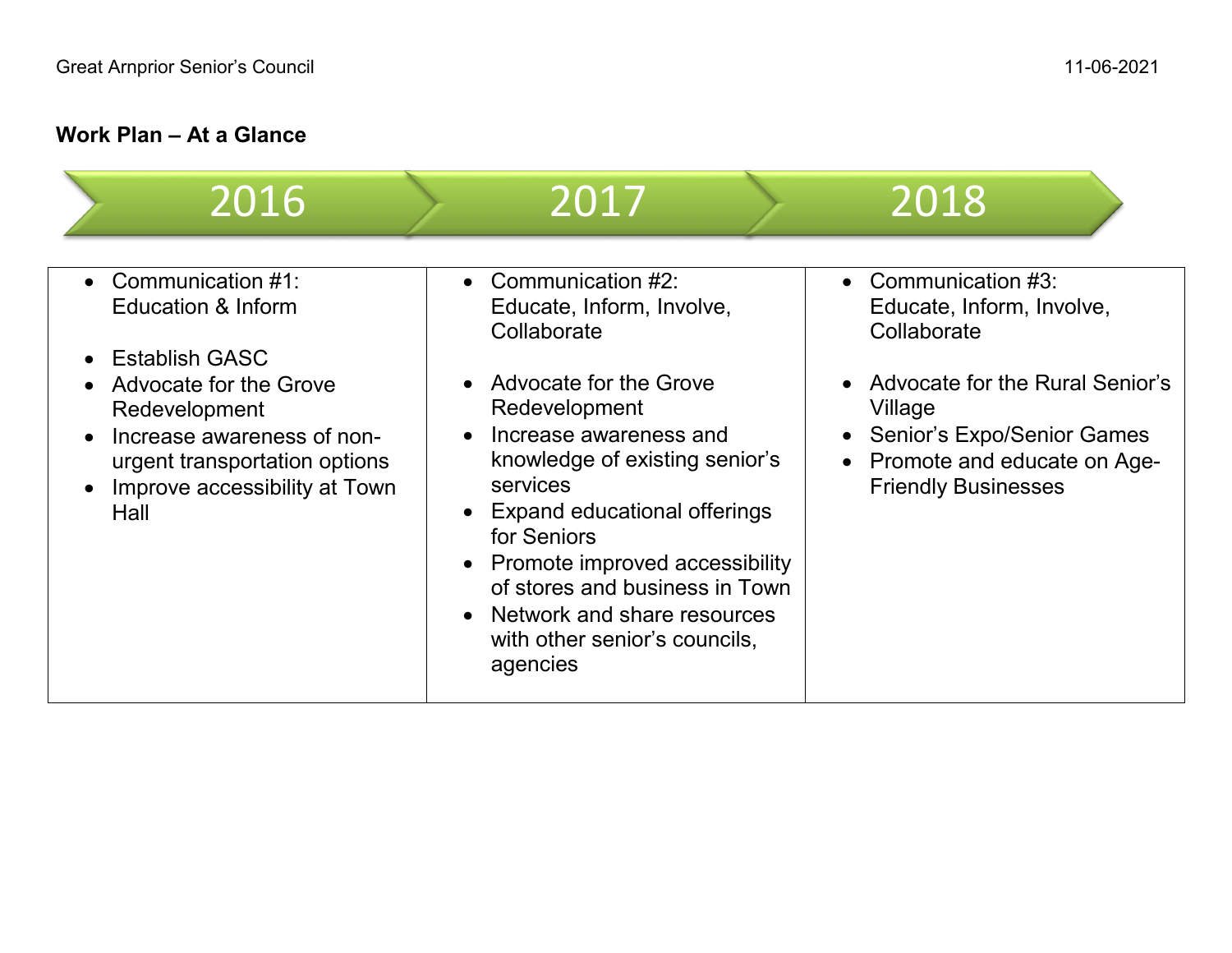| 2019                                                                                                                                                                                                                                                                                                                                                                                                                                                                                      | 2020                                                                                                                                                                                                                                                                                                                                                                                                                                 | 2021                                                                                                                                                                                                                                                                                                                                            |
|-------------------------------------------------------------------------------------------------------------------------------------------------------------------------------------------------------------------------------------------------------------------------------------------------------------------------------------------------------------------------------------------------------------------------------------------------------------------------------------------|--------------------------------------------------------------------------------------------------------------------------------------------------------------------------------------------------------------------------------------------------------------------------------------------------------------------------------------------------------------------------------------------------------------------------------------|-------------------------------------------------------------------------------------------------------------------------------------------------------------------------------------------------------------------------------------------------------------------------------------------------------------------------------------------------|
| Communication #3:<br>Education & Inform, Involve,<br>Collaborate, Empower<br>Senior's Expo<br>Promote and educate on Age-<br><b>Friendly Businesses</b><br><b>Groundbreaking Grove</b><br>Redevelopment<br>Maintain and grow social,<br>recreational and educational<br>opportunities for seniors<br>through SALC (McNabBraeside<br>& Arnprior location), Men's<br>Shed<br>Explore new and innovative<br>seniors housing options that<br>allow for progressive care and<br>aging in place | Communication #3:<br>$\bullet$<br>Educate, Inform, Involve,<br>Collaborate, Empower<br>Increase involvement of the<br>$\bullet$<br>business community in<br>addressing seniors needs<br><b>Seniors Fair</b><br>$\bullet$<br>Explore new and innovative<br>$\bullet$<br>seniors housing options that<br>allow for progressive care and<br>aging in place<br>Advocate to the County for<br>$\bullet$<br>funding for affordable housing | Communication #3:<br>$\bullet$<br>Educate, Inform, Involve,<br>Collaborate, Empower<br><b>Substantial completion Grove</b><br>$\bullet$<br>Redevelopment<br>Support and advocate for the<br>$\bullet$<br>renovations of the old Grove<br>and plan for a sustainable<br><b>Rural Seniors Village that</b><br>meets the needs of the<br>community |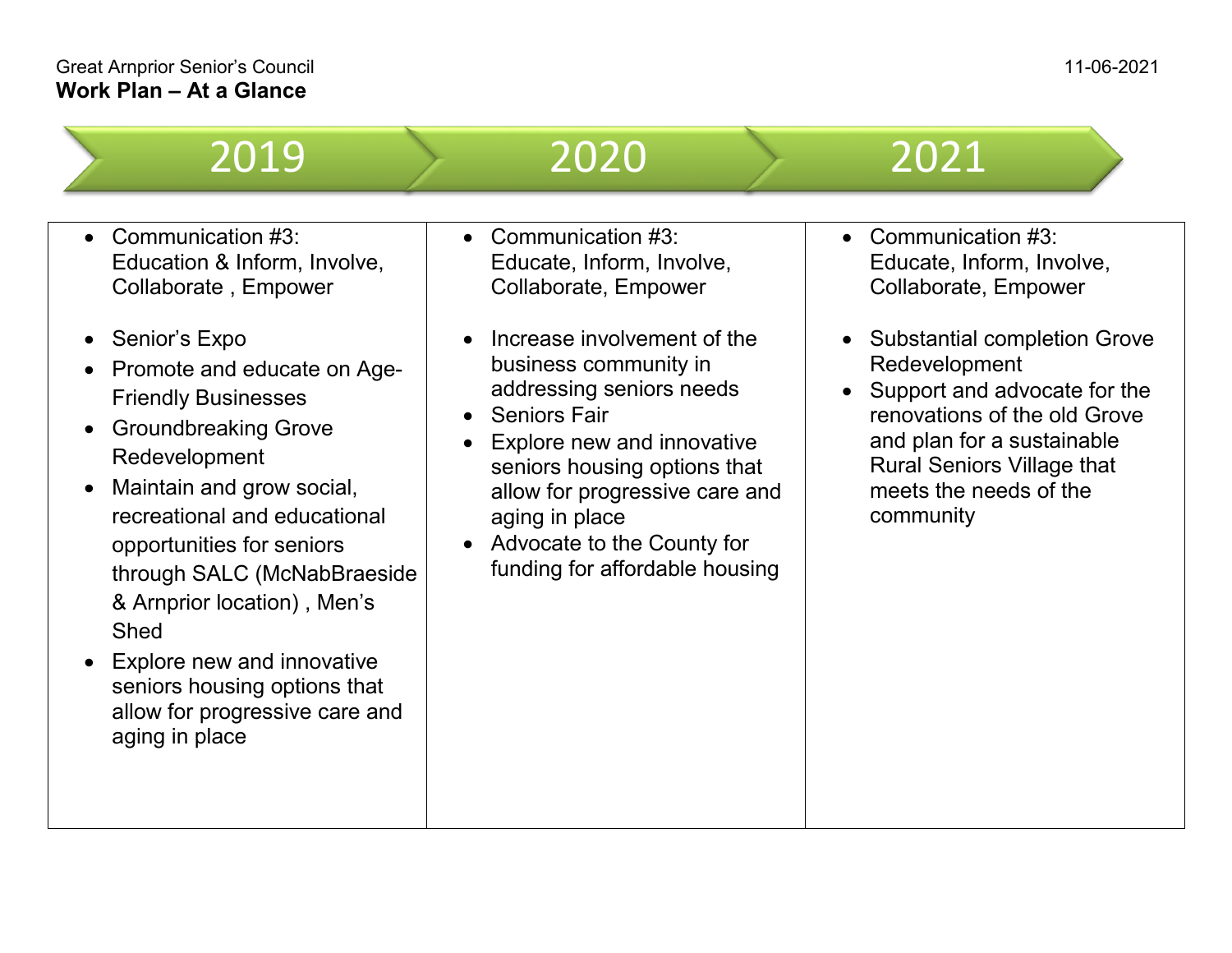## **Legend:**

ADP- Adult Day Program

- AFCP Age-Friendly Community Plan
- AMBSAH Arnprior McNab Seniors at Home
- AODA Accessibility for Ontarians with Disabilities Act
- ARH Arnprior Regional Health
- CC Chamber of Commerce
- FHT Family Health Team
- GASC Greater Arnprior Seniors Council
- PRC Physician Recruitment Committee
- RCVTAC Renfrew County Virtual Triage and Assessment Centre
- SALC Seniors Active Living Centre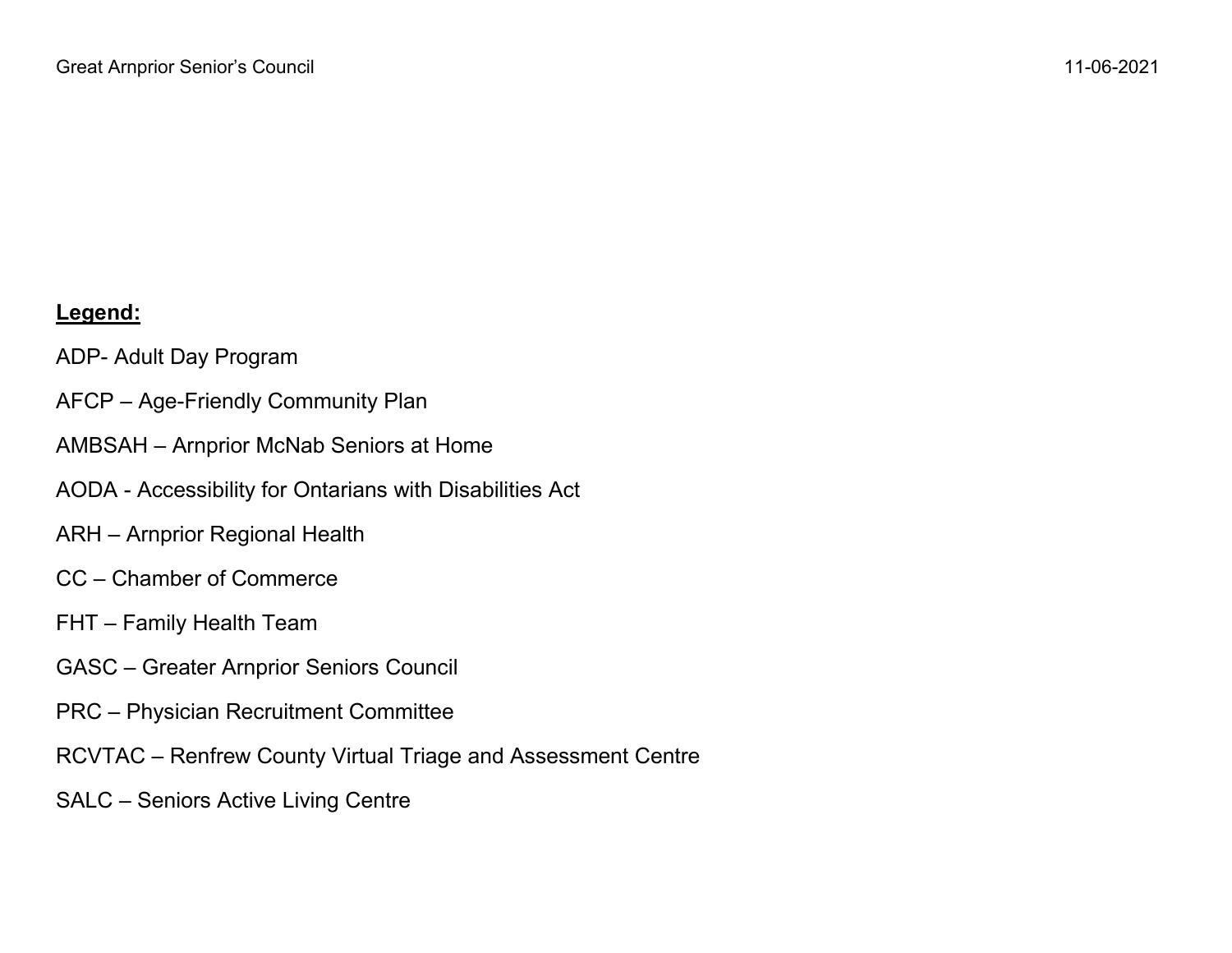## **Work Plan**

| <b>Strategy</b><br><b>Nbr</b> | <b>Strategy</b>                                                                                                            | <b>Action</b><br><b>Nbr</b> | <b>Action</b>                                                                                                      | <b>Status</b>         | <b>Target</b> | <b>Current State</b>                                                                                                              | Lead                                                     |
|-------------------------------|----------------------------------------------------------------------------------------------------------------------------|-----------------------------|--------------------------------------------------------------------------------------------------------------------|-----------------------|---------------|-----------------------------------------------------------------------------------------------------------------------------------|----------------------------------------------------------|
| 1.1                           | Increase the<br>supply of long-<br>term care beds                                                                          | 1.1.1                       | Advocate for new beds                                                                                              | Complete              | 2017          | Grow the Grove: engaging<br>the community, meeting<br>with local members of<br>parliament.                                        | <b>GASC</b><br><b>ARH</b>                                |
| 1.1                           | Increase the<br>supply of long-<br>term care beds                                                                          | 1.1.2                       | Complete design of<br>Grove redevelopment<br>96-bed facility                                                       | Complete              | 2018          | Design completed                                                                                                                  | <b>ARH</b>                                               |
| 1.1                           | Increase the<br>supply of long-<br>term care beds                                                                          | 1.1.3                       | Provide additional<br>health, transportation<br>and home support<br>services to individuals<br>on LTC waiting list | Complete              | 2020          | Seniors at Home Support<br>to receive funding for an<br>additional vehicle and<br>operating cost to increase<br>transportation    | GASC,<br><b>AMBSAH</b><br><b>ARH</b>                     |
| 1.1                           | Increase the<br>supply of long-<br>term care beds                                                                          | 1.1.4                       | Construct new 96-bed<br>facility                                                                                   | In works              | 2019          | Construction to be<br>completed September<br>2021                                                                                 | <b>ARH</b>                                               |
| 1.2                           | Explore new<br>and innovative<br>seniors housing<br>options that<br>allow for<br>progressive<br>care and aging<br>in place | 1.2.1                       | Review best practices<br>and housing models in<br>other jurisdictions                                              | In works              | Ongoing       | <b>Seniors Housing Sub-</b><br>committee established and<br>investigating various<br>models and opportunities<br>(ie. Abbeyfield) | <b>GASC</b><br><b>Seniors</b><br>Housing<br><b>Cttee</b> |
| 1.2                           | Explore new<br>and innovative<br>seniors housing<br>options that<br>allow for<br>progressive                               | 1.2.2                       | Seek opportunities to<br>combine with needs of<br>those with<br>developmental<br>disabilities                      | <b>Not</b><br>started | 2022          |                                                                                                                                   | GASC,<br>L'Arche,<br><b>ARH</b>                          |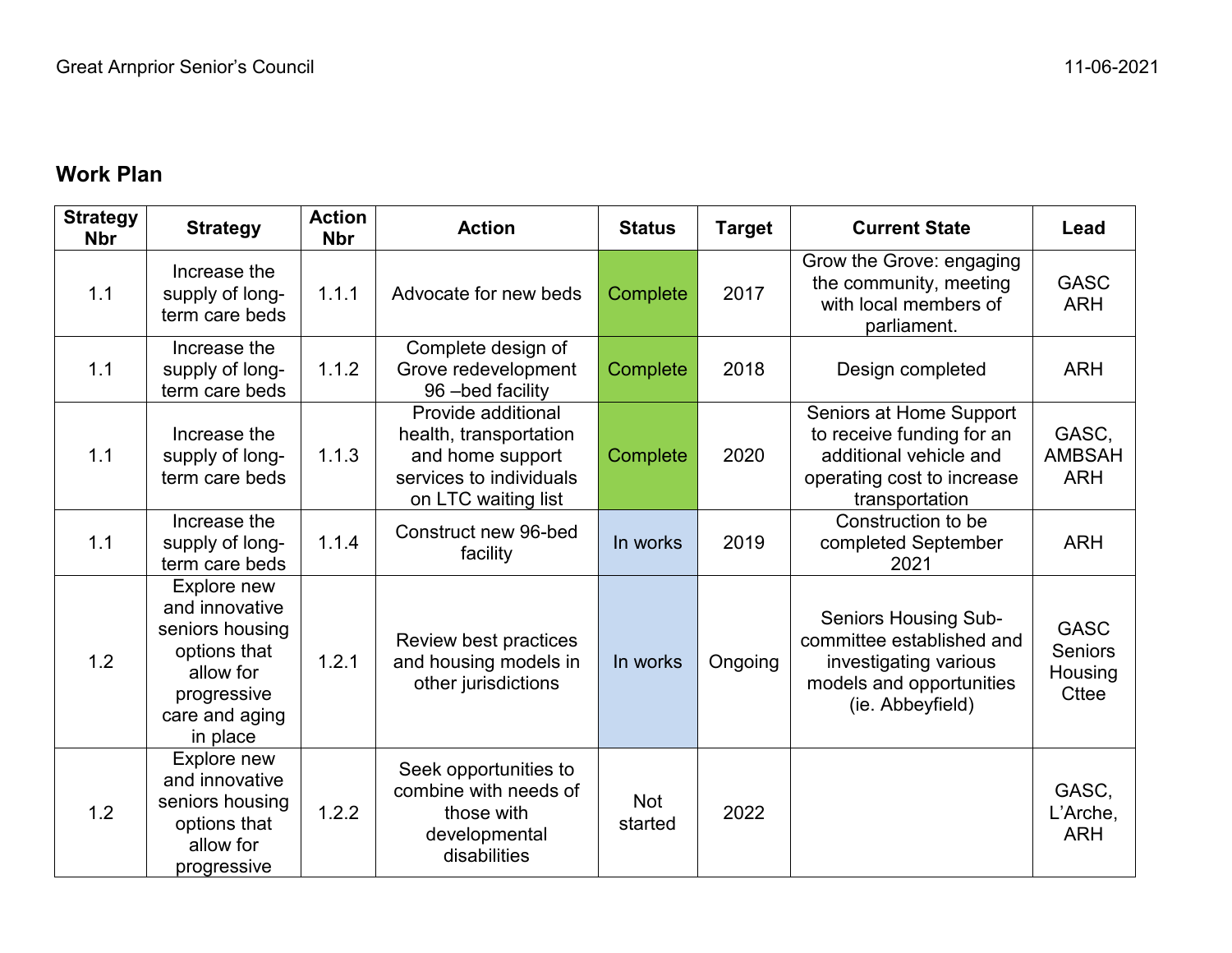| <b>Strategy</b><br><b>Nbr</b> | <b>Strategy</b>                                                                                                            | <b>Action</b><br><b>Nbr</b> | <b>Action</b>                                                                | <b>Status</b> | <b>Target</b> | <b>Current State</b>                                                                                   | Lead                         |
|-------------------------------|----------------------------------------------------------------------------------------------------------------------------|-----------------------------|------------------------------------------------------------------------------|---------------|---------------|--------------------------------------------------------------------------------------------------------|------------------------------|
|                               | care and aging<br>in place                                                                                                 |                             |                                                                              |               |               |                                                                                                        |                              |
| 1.2                           | Explore new<br>and innovative<br>seniors housing<br>options that<br>allow for<br>progressive<br>care and aging<br>in place | 1.2.3                       | Advocate to the County<br>for funding for affordable<br>housing              | In works      | 2021          | Participated in 10-year<br><b>Housing and Homeless</b><br><b>Strategy review</b>                       | GASC,<br>Town,<br><b>ARH</b> |
| 1.3                           | Improve<br>accessibility of<br>buildings and<br>outdoor spaces<br>across the<br>community                                  | 1.3.1                       | Install chair lift and<br>construct lower counters<br>in Town Hall building  | Complete      | 2016          | Town has incorporated<br>these changes into their<br>building. Opportunity to<br>inform the community. | Town                         |
| 1.3                           | Improve<br>accessibility of<br>buildings and<br>outdoor spaces<br>across the<br>community                                  | 1.3.2                       | Ensure AODA<br>compliance for new and<br>redeveloped trails                  | In works      | Ongoing       | Town with Accessibility<br>Committee ongoing audits<br>to ensure compliance with<br><b>AODA</b>        | GASC,<br>Town                |
| 1.3                           | Improve<br>accessibility of<br>buildings and<br>outdoor spaces<br>across the<br>community                                  | 1.3.3                       | Conduct feasibility study<br>of key areas of the Nick<br><b>Smith Centre</b> | Complete      |               | NSC audit committee<br>reported to Council in Dec<br>2018, implementation<br>underway                  | Town,<br>(Rec)               |
| 1.3                           | Improve<br>accessibility of<br>buildings and<br>outdoor spaces<br>across the<br>community                                  | 1.3.4                       | Promote improved<br>accessibility of stores<br>and businesses in Town        | In works      | Ongoing       | Advocate with town<br>Accessibility Committee.                                                         | <b>GASC</b><br>Town          |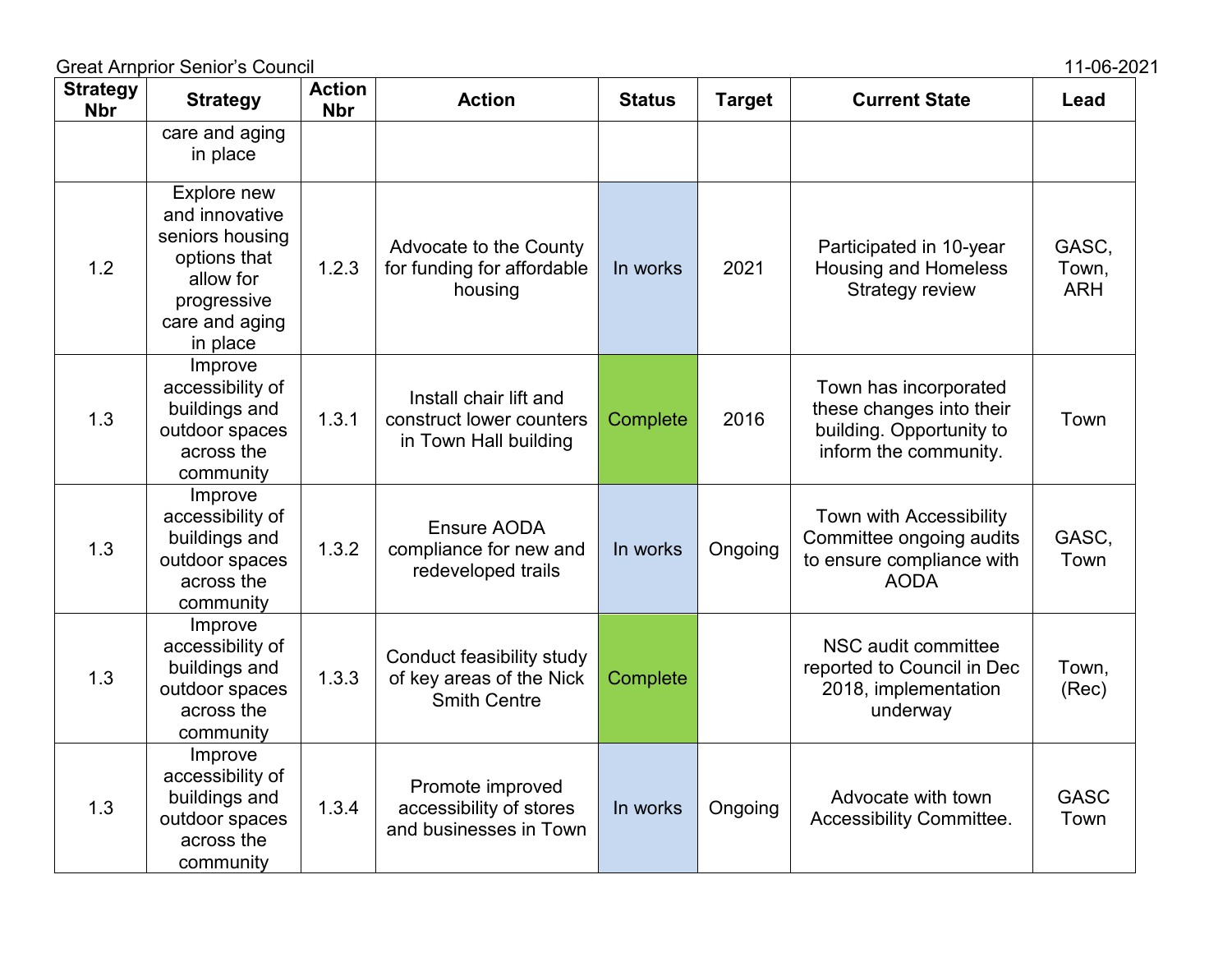Great Arnprior Senior's Council 2021

| <b>Strategy</b><br><b>Nbr</b> | <b>Strategy</b>                                                                           | <b>Action</b><br><b>Nbr</b> | <b>Action</b>                                                                  | <b>Status</b> | <b>Target</b> | <b>Current State</b>                                                                                                                     | Lead                                  |
|-------------------------------|-------------------------------------------------------------------------------------------|-----------------------------|--------------------------------------------------------------------------------|---------------|---------------|------------------------------------------------------------------------------------------------------------------------------------------|---------------------------------------|
| 1.3                           | Improve<br>accessibility of<br>buildings and<br>outdoor spaces<br>across the<br>community | 1.3.5                       | <b>Complete Downtown</b><br><b>Revitalization Project</b>                      | Complete      | 2017          | Accessibility improvements<br>included in Downtown<br>Revitalization plans. Inform<br>community of changes that<br>impact accessibility. | Town                                  |
| 1.4                           | Increase<br>transportation<br>options for<br>seniors                                      | 1.4.1                       | Integrate and coordinate<br>existing transportation<br>services                | In works      | Ongoing       | Summary of existing non-<br>urgent transport options<br>complete. Info shared with<br>Seniors At Home Inc.                               | AMBSAH,<br>Town                       |
| 1.4                           | Increase<br>transportation<br>options for<br>seniors                                      | 1.4.2                       | Investigate and pursue<br>funding opportunities for<br>expanded transportation | In works      | Ongoing       | AMBSAH/ Town applied<br>for extra funding for<br>additional vehicle and<br>operating cost. New<br>vehicle in use.                        | <b>AMBSAH</b><br>Town,<br><b>GASC</b> |
| 1.5                           | Encourage and<br>support new<br>retail<br>development in<br>Arnprior                      | 1.5.1                       | <b>Continue Town</b><br>economic development<br>and marketing initiatives      | In works      | Ongoing       |                                                                                                                                          | Town                                  |
| 1.5                           | Encourage and<br>support new<br>retail<br>development in<br>Arnprior                      | 1.5.2                       | Review / expand<br>incentives to attract new<br>businesses                     | In works      | Ongoing       |                                                                                                                                          | Town                                  |
| 2.1                           | Raise<br>awareness and<br>knowledge of<br>existing<br>available<br>senior's services      | 2.1.1                       | Disseminate information<br>through identified<br>community portals             | In works      | Ongoing       | Continue per<br>communication plan                                                                                                       | Darrel<br>Town                        |
| 2.1                           | Raise<br>awareness and<br>knowledge of<br>existing                                        | 2.1.2                       | Develop a single<br>compendium of all<br>services /agencies<br>/contacts       | Complete      | 2018          | 211 service determined to<br>address this                                                                                                | <b>GASC</b>                           |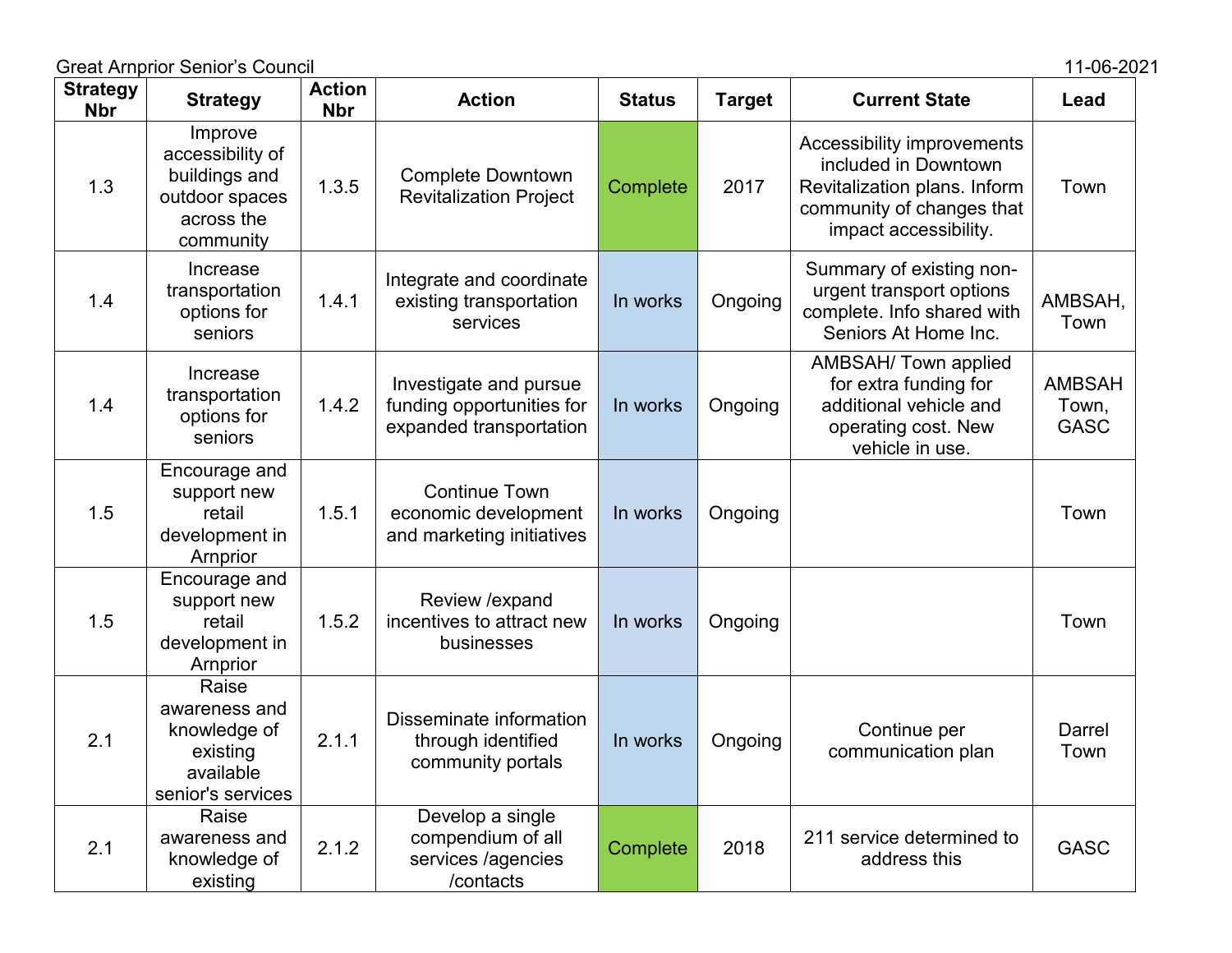| <b>Strategy</b><br><b>Nbr</b> | <b>Strategy</b>                                                                                   | <b>Action</b><br><b>Nbr</b> | <b>Action</b>                                                                    | <b>Status</b>         | <b>Target</b> | <b>Current State</b>                                                     | Lead                                    |
|-------------------------------|---------------------------------------------------------------------------------------------------|-----------------------------|----------------------------------------------------------------------------------|-----------------------|---------------|--------------------------------------------------------------------------|-----------------------------------------|
|                               | available<br>senior's services                                                                    |                             |                                                                                  |                       |               |                                                                          |                                         |
| 2.2                           | <b>Expand services</b><br>and supports for<br>seniors living<br>independently in<br>the community | 2.2.1                       | Advocate for additional<br>funding of assisted living<br>services                | In works              | Ongoing       |                                                                          | <b>ARH</b>                              |
| 2.2                           | <b>Expand services</b><br>and supports for<br>seniors living<br>independently in<br>the community | 2.2.2                       | <b>Expand housing</b><br>maintenance, renovation<br>and financial support        | <b>Not</b><br>started |               | Advocate at County level                                                 | <b>ARH</b><br>Town<br><b>GASC</b>       |
| 2.2                           | <b>Expand services</b><br>and supports for<br>seniors living<br>independently in<br>the community | 2.2.3                       | Seek opportunities to<br>expand community<br>paramedicine program                | In works              | Ongoing       | <b>RCVTAC</b> established in<br>2020, advocate for<br>continuing service | <b>FHT</b><br><b>ARH</b><br><b>GASC</b> |
| 2.2                           | <b>Expand services</b><br>and supports for<br>seniors living<br>independently in<br>the community | 2.2.4                       | Explore mobile<br>opportunities to take<br>services to seniors                   | <b>Not</b><br>started |               | Eg. RCVTAC provides<br>medical services at home.                         | <b>FHT</b><br><b>ARH</b><br><b>GASC</b> |
| 2.2                           | <b>Expand services</b><br>and supports for<br>seniors living<br>independently in<br>the community | 2.2.5                       | Outreach to isolated<br>seniors                                                  | In works              | Ongoing       | Library provides book-<br>mobile, SALC offers call-in<br>sessions        | AMBSAH;<br><b>SALC</b>                  |
| 2.3                           | Maintain and<br>grow social,<br>recreational and<br>educational<br>opportunities for<br>seniors   | 2.3.1                       | Design programs to<br>encompass visual,<br>mobility and cognitive<br>impairments | In works              | Ongoing       | <b>SALC Classes offered in</b><br>boxing for Parkinson                   | <b>SALC</b><br><b>FHT</b>               |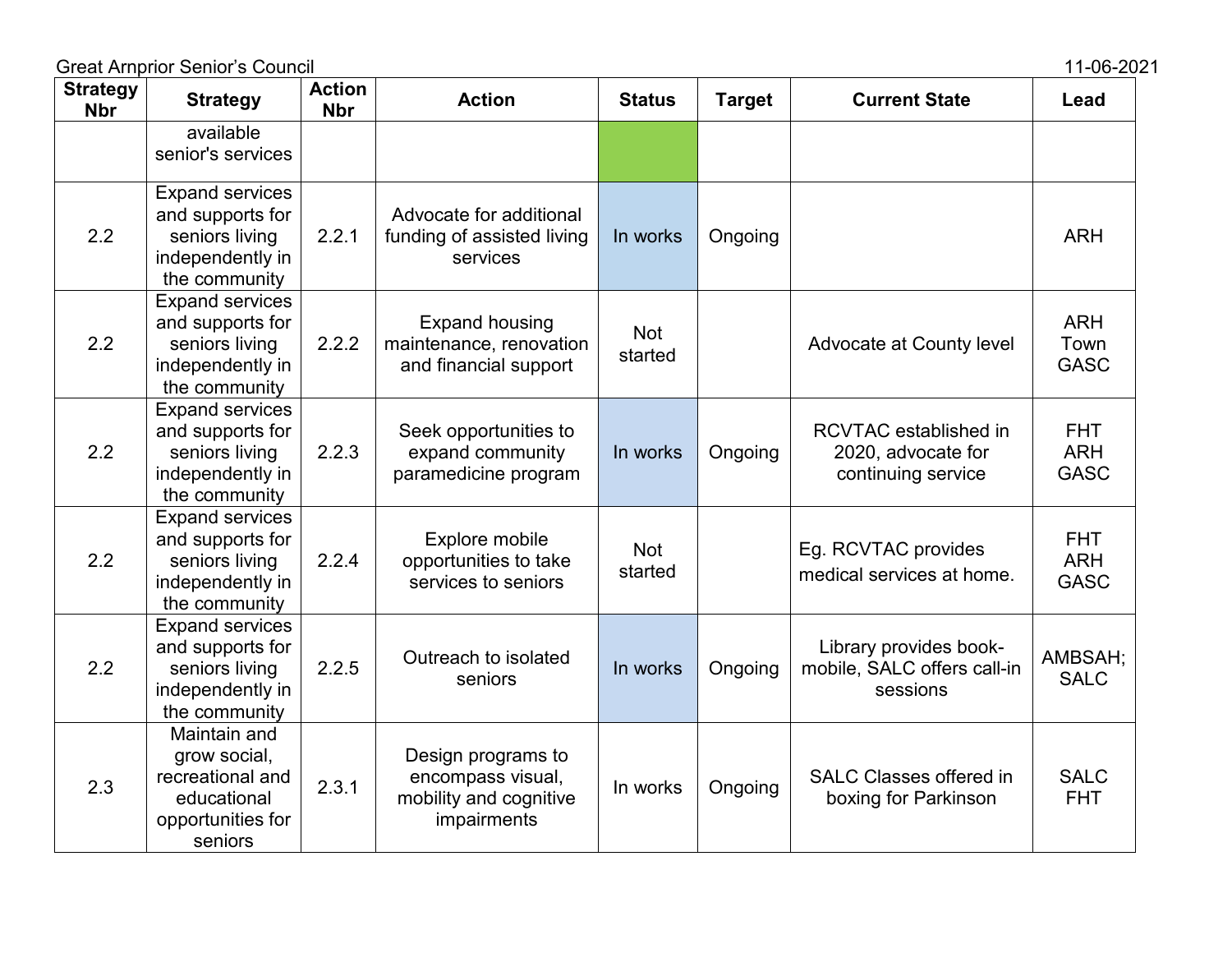Great Arnprior Senior's Council 2021

| <b>Strategy</b><br><b>Nbr</b> | <b>Strategy</b>                                                                                 | <b>Action</b><br><b>Nbr</b> | <b>Action</b>                                                           | <b>Status</b> | <b>Target</b> | <b>Current State</b>                                                                                                                                                                                                                | Lead                       |
|-------------------------------|-------------------------------------------------------------------------------------------------|-----------------------------|-------------------------------------------------------------------------|---------------|---------------|-------------------------------------------------------------------------------------------------------------------------------------------------------------------------------------------------------------------------------------|----------------------------|
| 2.3                           | Maintain and<br>grow social,<br>recreational and<br>educational<br>opportunities for<br>seniors | 2.3.2                       | Expand day programs                                                     | Complete      | 2018          | Successfully received<br>LHIN funding to add an<br>additional day for the Adult<br>Day Program. Mondays<br>are now specific for<br>Dementia clients.                                                                                | <b>ADP</b>                 |
| 2.3                           | Maintain and<br>grow social,<br>recreational and<br>educational<br>opportunities for<br>seniors | 2.3.3                       | <b>Expand educational</b><br>offerings                                  | In works      | ongoing       | Summary of existing<br>programming options<br>completed. SALC offers<br>monthly educational talks,<br>guest speakers through<br>Zoom. Additionally the<br><b>SALC</b> offers educational<br>programs, such as<br>computer literacy. | Library,<br><b>SALC</b>    |
| 2.3                           | Maintain and<br>grow social,<br>recreational and<br>educational<br>opportunities for<br>seniors | 2.3.4                       | <b>Execute the Town</b><br><b>Recreation Master Plan</b>                | In works      | ongoing       | <b>Working on Waterfront</b><br>Master Plan - 2021                                                                                                                                                                                  | Town<br>(Rec)              |
| 2.4                           | Expand and<br>enhance health<br>services for<br>seniors                                         | 2.4.1                       | Continue / expand health<br>promotion and healthy<br>living initiatives | In works      | Ongoing       | The SALC offers weekly<br>exercise, music and yoga<br>classes for seniors. Virtual<br>classes during pandemic.                                                                                                                      | FHT,<br><b>SALC</b>        |
| 2.4                           | Expand and<br>enhance health<br>services for<br>seniors                                         | 2.4.2                       | Attract seniors-related<br>medical expertise to the<br>Town             | In works      | Ongoing       |                                                                                                                                                                                                                                     | ARH,<br>PRC,<br><b>FHT</b> |
| 2.4                           | <b>Expand and</b><br>enhance health<br>services for<br>seniors                                  | 2.4.3                       | Develop new hospice<br>and expand palliative<br>care                    | In works      | Ongoing       |                                                                                                                                                                                                                                     | ARH,<br><b>FHT</b>         |
| 2.4                           | <b>Expand and</b><br>enhance health                                                             | 2.4.4                       | <b>Expand services for</b><br>seniors with dementia                     | In works      | Ongoing       | ADP added a day for<br>Dementia clients.                                                                                                                                                                                            | Dementia<br>Society,       |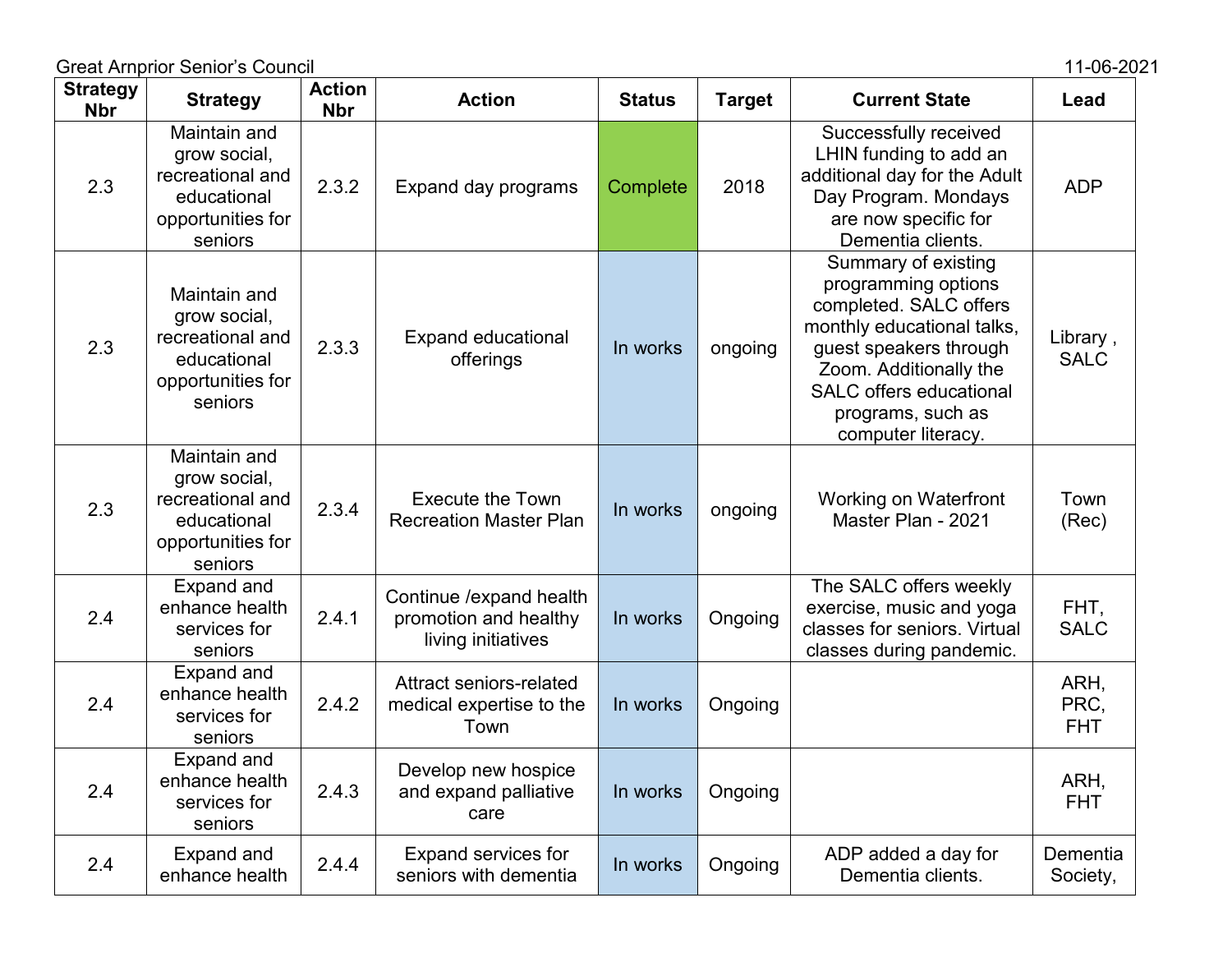|                               | <b>Great Arnprior Senior's Council</b>                                |                             |                                                                                                   |                       |               |                                                                                                                                                                                                                | 11-06-2021                                           |
|-------------------------------|-----------------------------------------------------------------------|-----------------------------|---------------------------------------------------------------------------------------------------|-----------------------|---------------|----------------------------------------------------------------------------------------------------------------------------------------------------------------------------------------------------------------|------------------------------------------------------|
| <b>Strategy</b><br><b>Nbr</b> | <b>Strategy</b>                                                       | <b>Action</b><br><b>Nbr</b> | <b>Action</b>                                                                                     | <b>Status</b>         | <b>Target</b> | <b>Current State</b>                                                                                                                                                                                           | Lead                                                 |
|                               | services for<br>seniors                                               |                             |                                                                                                   |                       |               | Partnership between ARH<br>and Dementia Society is<br>growing and allows for<br>innovate programs for<br>seniors with dementia to<br>be brought to Arnprior.                                                   | ADP,<br><b>ARH</b>                                   |
| 2.5                           | Provide financial<br>support and<br>cost relief                       | 2.5.1                       | Identify and<br>communicate available<br>subsidies, discounts and<br>financial support<br>program | <b>Not</b><br>started | 2023          |                                                                                                                                                                                                                | Town,<br>County                                      |
| 2.5                           | Provide financial<br>support and<br>cost relief                       | 2.5.2                       | Offer financial literacy<br>training and advise                                                   | In works              | Ongoing       | The SALC provides virtual<br>programs through Senior's<br><b>Without Walls and Elder</b><br>Abuse Prevention Ontario,<br>as well as research<br>resources for Senior's.                                        | <b>SALC</b>                                          |
| 2.5                           | Provide financial<br>support and<br>cost relief                       | 2.5.3                       | Advocate for increased<br>housing and social<br>services subsidies                                | In works              | Ongoing       | Town to undertake<br><b>Affordable Housing Needs</b><br>Study in 2021                                                                                                                                          | County,<br>housing<br>and social<br>services<br>Town |
| 2.6                           | Increase inter-<br>agency<br>collaboration<br>and resource<br>sharing | 2.6.1                       | Increase client referrals<br>and cross information<br>sharing                                     | In works              | Ongoing       |                                                                                                                                                                                                                | ARH,<br>FHT,<br><b>AMBSAH</b>                        |
| 2.6                           | Increase inter-<br>agency<br>collaboration<br>and resource<br>sharing | 2.6.2                       | Pursue ongoing<br>opportunities for<br>collaboration and<br>service consolidation                 | In works              | Ongoing       | <b>Liasion with Ontario</b><br>Senior's Secretariat,<br>Southern Ontario Age<br>Friendly Network, Ottawa<br>Seniors and the Ontario<br>Association of Councils on<br>Aging. Assisted<br>Whitewater Region with | GASC,<br>Town                                        |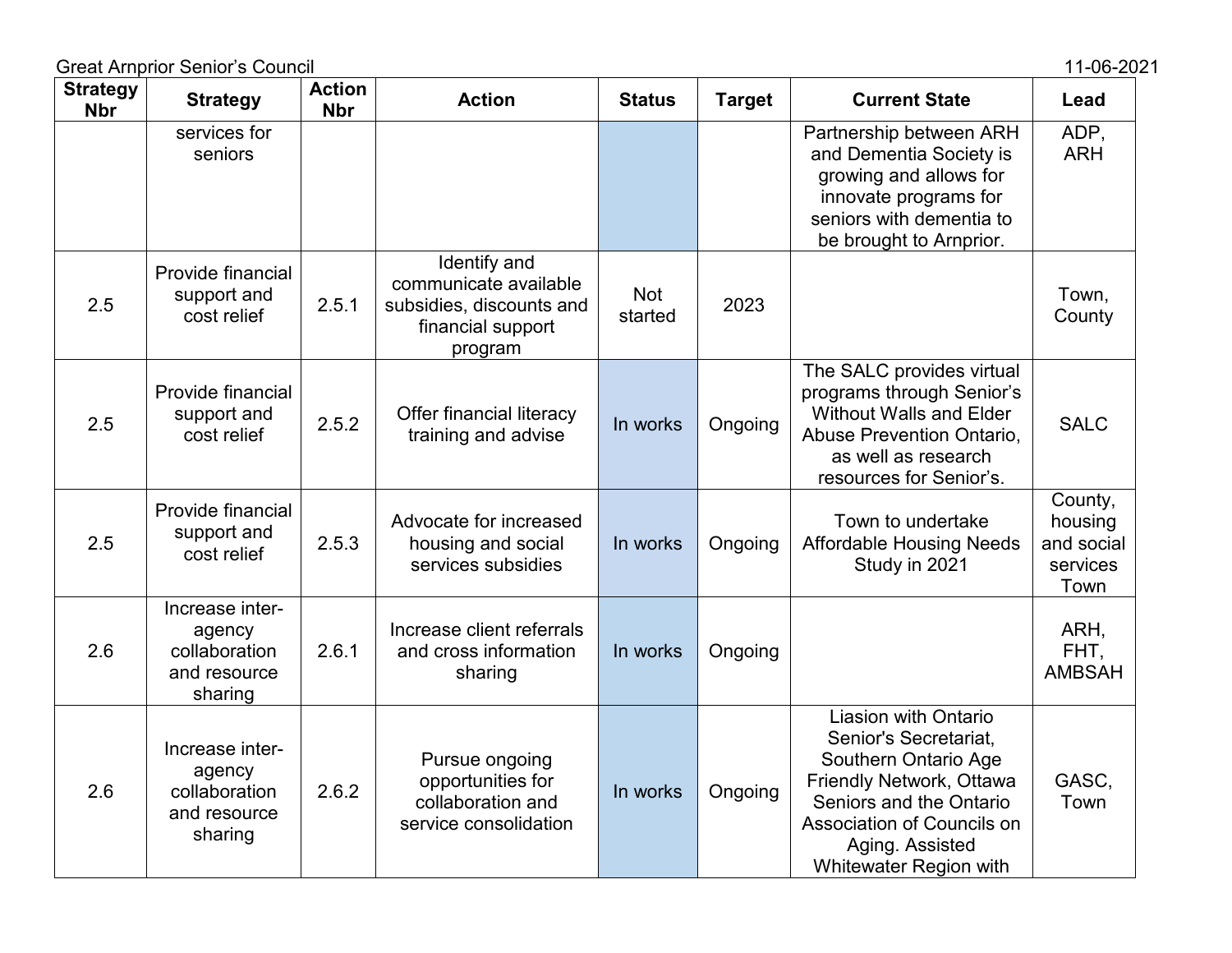| <b>Strategy</b><br><b>Nbr</b> | <b>Strategy</b>                                                              | <b>Action</b><br><b>Nbr</b> | <b>Action</b>                                                        | <b>Status</b> | <b>Target</b> | <b>Current State</b>                                                                                                                                       | Lead                                                 |
|-------------------------------|------------------------------------------------------------------------------|-----------------------------|----------------------------------------------------------------------|---------------|---------------|------------------------------------------------------------------------------------------------------------------------------------------------------------|------------------------------------------------------|
|                               |                                                                              |                             |                                                                      |               |               | <b>Age-Friendly Community</b><br>Planning.                                                                                                                 |                                                      |
|                               |                                                                              |                             |                                                                      | Complete      | 2016          | Representation from the<br>Town of Arnprior and<br>Braeside-McNab,<br>community Seniors and<br>organizations.<br><b>New Member Recruitment</b><br>ongoing. | <b>GASC</b><br>Darrel)                               |
|                               | Increase the<br>level of<br>engagement of                                    | 3.1.1                       | Establish a senior's                                                 | Complete      | 2016          | Logo complete.<br>Communication plan<br>complete.                                                                                                          | <b>ARH</b>                                           |
| 3.1                           | seniors within<br>the community                                              |                             | council                                                              | In works      | Ongoing       | Work plan updated - add<br>2022-2025 time frame in<br>2021                                                                                                 | ARH (KS)<br>Town<br>(RP),<br><b>GASC</b><br>(Darrel) |
|                               |                                                                              |                             |                                                                      | In works      | Ongoing       | Pursuing various grant<br>opportunities.                                                                                                                   | Town,<br><b>GASC</b>                                 |
|                               |                                                                              |                             |                                                                      | Complete      | 2017          | Year 1 complete, survey of<br>members completed,<br>website design completed.                                                                              | Town,<br><b>FHT</b>                                  |
| 3.1                           | Increase the<br>level of<br>engagement of<br>seniors within<br>the community | 3.1.2                       | Reach out and<br>collaborate with seniors<br>in surrounding areas    | In works      | Ongoing       | <b>Assisted Whitewater</b><br>Region Twp with their<br>AFCP, met with Ministerial<br>Council, service groups                                               | <b>GASC</b>                                          |
| 3.1                           | Increase the<br>level of<br>engagement of                                    | 3.1.3                       | Establish a seniors<br>drop-in Centre to serve<br>as a community hub | Complete      | 2018          | SALC established Oct 1,<br>2018;<br>Men's Shed to open                                                                                                     | GASC,<br>ARH,<br>Town                                |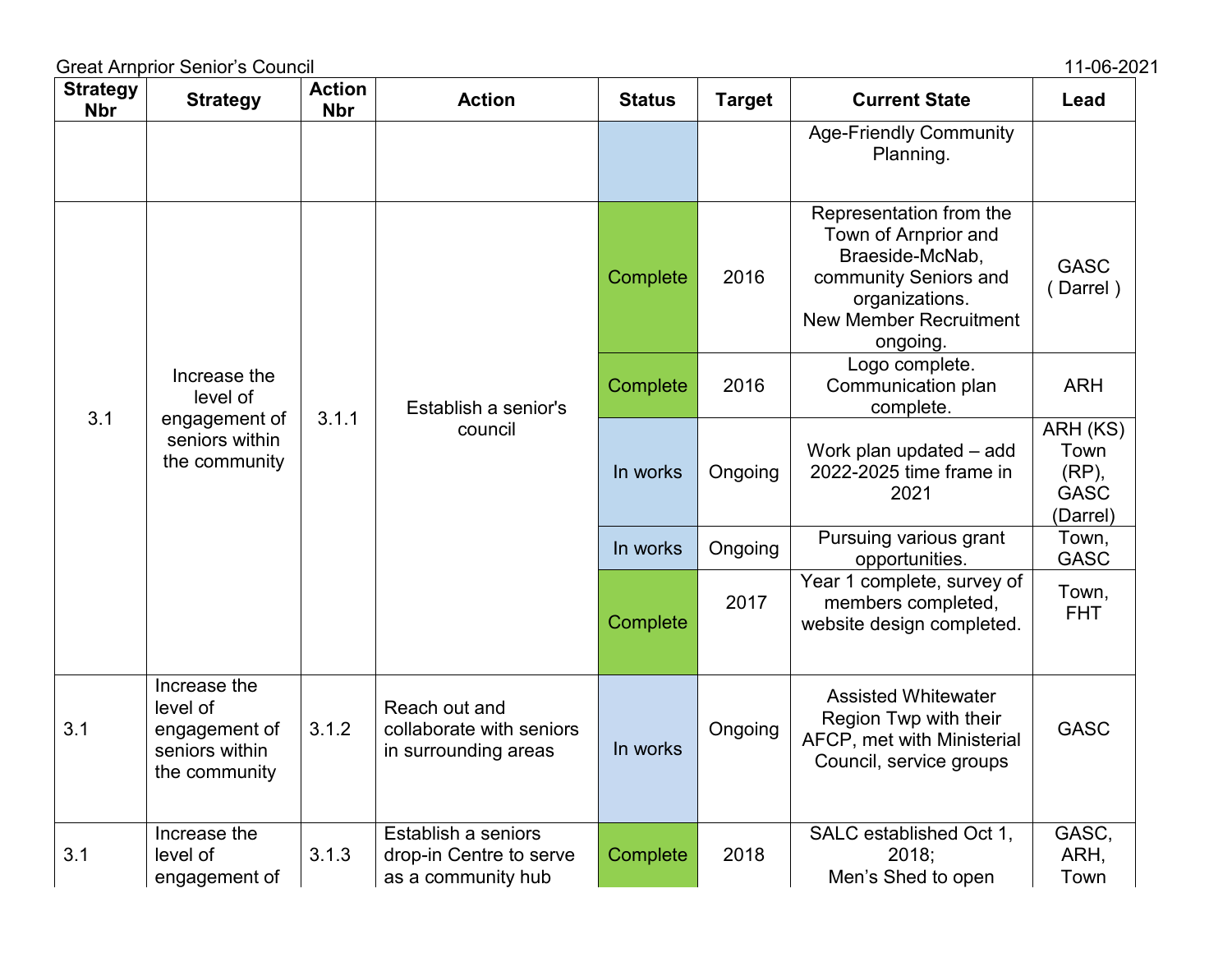| <b>Strategy</b><br><b>Nbr</b> | <b>Strategy</b>                                                                           | <b>Action</b><br><b>Nbr</b> | <b>Action</b>                                                                           | <b>Status</b>         | <b>Target</b> | <b>Current State</b>                                                                                                                    | Lead                                                     |
|-------------------------------|-------------------------------------------------------------------------------------------|-----------------------------|-----------------------------------------------------------------------------------------|-----------------------|---------------|-----------------------------------------------------------------------------------------------------------------------------------------|----------------------------------------------------------|
|                               | seniors within<br>the community                                                           |                             |                                                                                         |                       |               | 02/2019                                                                                                                                 |                                                          |
| 3.1                           | Increase the<br>level of<br>engagement of<br>seniors within<br>the community              | 3.1.4                       | Develop and maintain<br>an active volunteer<br>network                                  | In works              | Ongoing       | <b>Volunteer Coordinator of</b><br>the SALC; SALC senior<br>advisory cttee established;<br>recruit members for GASC<br>executive        | SALC,<br>GASC,<br>FHT(KS)                                |
| 3.1                           | Increase the<br>level of<br>engagement of<br>seniors within<br>the community              | 3.1.5                       | Increase profile of<br>seniors activities and<br>accomplishments                        | In works              | Ongoing       | Monthly news articles<br>submitted by GASC                                                                                              | Local<br>media,<br>Town,<br><b>ARH</b><br>Foundatio<br>n |
| 3.2                           | Increase<br>involvement of<br>the business<br>community in<br>addressing<br>seniors needs | 3.2.1                       | Develop sponsorship<br>opportunities                                                    | In works              | Ongoing       | SALC sponsorships -<br>Algonquin College used<br>material/equipment<br>donation; Lion's and<br>Legion donations, public<br>donations    | GASC,<br><b>CC</b>                                       |
| 3.2                           | Increase<br>involvement of<br>the business<br>community in<br>addressing<br>seniors needs | 3.2.2                       | Provide fact sheets and<br>tools on seniors needs<br>for businesses on<br>seniors needs | <b>Not</b><br>started | 2022          |                                                                                                                                         | GASC,<br>CC,<br>Town                                     |
| 3.2                           | Increase<br>involvement of<br>the business<br>community in<br>addressing                  | 3.2.3                       | Offer training on seniors<br>needs to retail and<br>service staff                       | In works              | 2022          | Develop a Gap analysis of<br>what the needs are for<br>seniors and what gaps<br>need to be closed. High<br><b>Five Training to GASC</b> | GASC,<br>CC;<br>Dementia<br>society;<br>FHT;             |